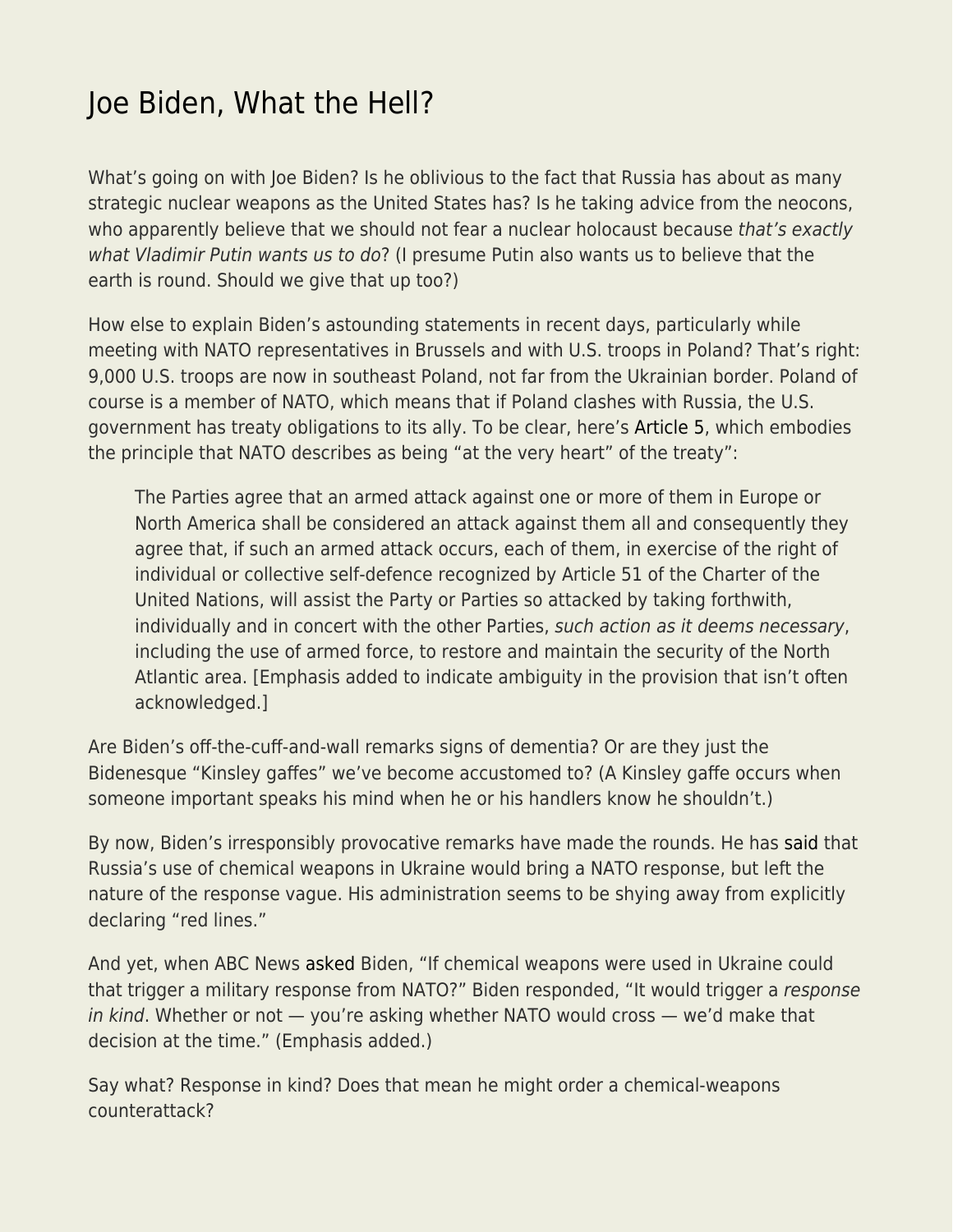As others have pointed out, even a de facto red line is an invitation for a false-flag attack in which a Ukrainian group, hoping to bring NATO into the fight, would use chemical weapons while making the perpetrator appear to be Russian. [This sort of thing seems likely to have](https://thegrayzone.com/2021/04/18/at-un-aaron-mate-debunks-opcws-syria-lies-and-confronts-us-uk-on-cover-up/) [happened in Syria.](https://thegrayzone.com/2021/04/18/at-un-aaron-mate-debunks-opcws-syria-lies-and-confronts-us-uk-on-cover-up/)

Meanwhile, Ukrainian President Vlodomyr Zelensky is still lobbying for even more NATO intervention (in addition to arms and sanctions) in the form of a no-fly zone, which is now called "close the sky." The shameless public appeal includes [this video,](https://youtu.be/0-MijGokF2o) with the lyric "If you don't close the sky/I will die." The lyricist neglected to point out that if the sky is closed and the U.S. Air Force shoots down a Russian jet, we all could die in a nuclear exchange.

Biden still says no to closing the sky, but if he started saying the opposite, who'd be surprised?

As everyone knows, while abroad Biden also seemed to [call for](https://www.npr.org/2022/03/26/1089014039/biden-says-of-putin-for-gods-sake-this-man-cannot-remain-in-power) regime change in Russia with this ad-lib: "For God's sake, this man cannot remain in power." The Gaffer-in-Chief and his people tried to [walk it back,](https://www.npr.org/2022/03/28/1089300515/biden-putin-remarks-regime-change) but the attempts were lame. "I was expressing the moral outrage that I feel," he said while insisting he wasn't walking back his statement, "and I make no apologies for it." (American presidents are always morally outraged whenever countries they don't like do what the U.S. government regularly does.)

A White House official dutifully insisted that what his boss meant "was that Putin cannot be allowed to exercise power over his neighbors or the region. He was not discussing Putin's power in Russia, or regime change." If you buy that, they have a bridge you might be interested in.

Biden also [appeared to tell](https://nypost.com/2022/03/29/biden-appears-to-reveal-us-troops-training-ukraine-forces-in-poland/) U.S. troops stationed near the Ukrainian border in Poland that they would soon be in the war zone and that in fact some have already been on the other side of the border: "You're going to see when you're there, and some of you have been there, you're gonna see — you're gonna see women, young people standing in the middle — in front of a damned tank just saying, 'I'm not leaving, I'm holding my ground.'"

In clarification mode, Biden explained that the words when you're there referred to the training of Ukrainian forces in Poland. Oh really? They're going to see women and young people blocking Russian tanks in Poland? What's he trying to tell us now?

The Deputy Assistant White House Gaffe-Follow-Upper quickly clarified, "The president has been clear we are not sending US troops to Ukraine and there is no change in that position."

Yeah, yeah. So that means the guy's head is full of cotton.

Finally, Biden amazingly said two important things about the sanctions he's imposed on the